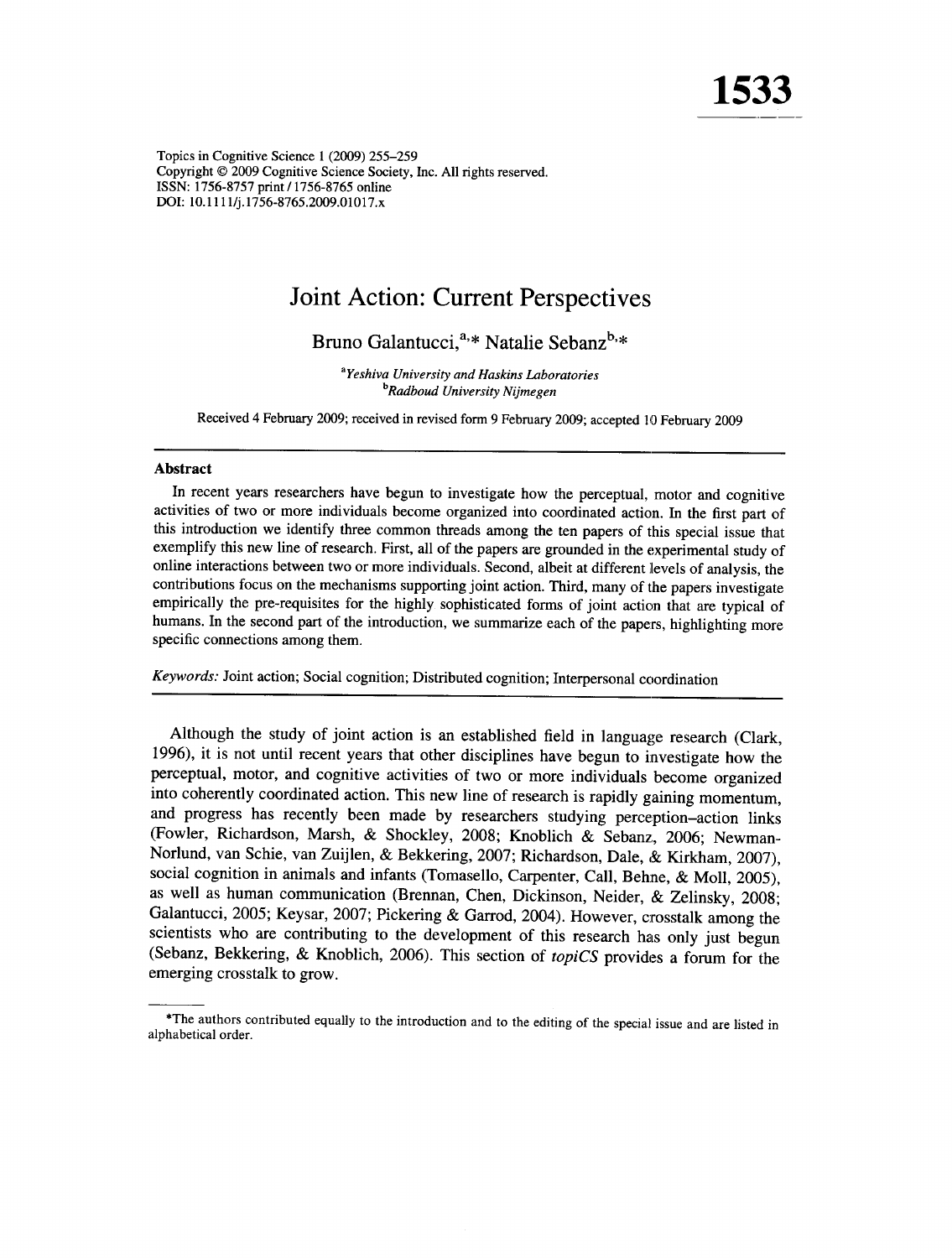The section comprises 10 papers that provide a sample of current empirical research into joint action, ranging from perception–action couplings to higher-level cognitive processes such as language and theory of mind. Several of the papers can be traced back to the second Joint Action Meeting (JAM2), held at Rutgers University, Newark, in 2007. This meeting provided an opportunity for a diverse group of researchers to exchange their views on joint action and made many of us realize how much we had in common, despite differences in theoretical approach. Beyond their common focus, the papers in the special issue are interconnected in several other ways.

At a most general level, all of the papers in the issue take a social perspective on cognition. That is, they all dispense with the long-held assumption in cognitive science that perception, action, and cognition can be fully understood by investigating single individuals. Some authors continue along the lines proposed earlier by distributed cognition approaches (Hutchins, 1995) by considering individuals acting together as the primary unit of analysis. Other authors focus on cognitive and neural processes within the boundaries of individual minds, but they acknowledge social interaction as a major driving force in shaping these processes. The benefits that may be gained by dispensing with the assumption that cognition can be understood by focusing on single individuals (cf. Roepstorff & Frith, 2004) can be appreciated by considering a recent finding from developmental psychology. Ever since Piaget (1954) first reported perseverative search errors in infants (sometime also referred to as A-not-B errors), explanations for such errors focused on the infant, neglecting the communication context within which the infant performed the task. Manipulating the social context, Topal, Gergely, Miklosi, Erdohegyi, and Csibra (2008) discovered that infants' error rates were substantially reduced when the experimenter did not communicate with the infant, suggesting that subtle communicative cues can play a central role in creating interpretative biases in infants. In a similar vein, the contributions in this volume suggest that we can make progress in understanding cognition by considering the immediate social context within which it occurs. To be sure, the presence of social influences on cognition has been long recognized (Vygotsky, 1978) and studied (Levine & Resnick, 1993; Smith & Semin, 2004). However, little research has directly studied the online interaction between two or more individuals. The papers presented here are all grounded in the experimental study of such online interactions.

The papers in the issue are also connected because, albeit at different levels of analysis, they all investigate the *mechanisms* supporting joint action. In particular, to which extent joint action relies exclusively on low-level mechanisms such as direct perception–action links and to which extent it requires higher-level cognitive processes including memory and theory of mind is a central question in several contributions. This question is related to the ongoing debate about the role of embodiment in cognition (Clark, 1997). How far can we get in explaining joint action with sensorimotor processes alone? To what extent is joint action grounded in sensorimotor functions? How do higher- and lower-level processes work together to support joint action? As we shall see, the answers provided by the authors in this issue differ substantially, covering a large part of the range of possible answers. However, the authors seem to mostly agree on the fact that relying on perception–action links or higher-level cognition alone is not going to provide the answer. Rather, the challenge is to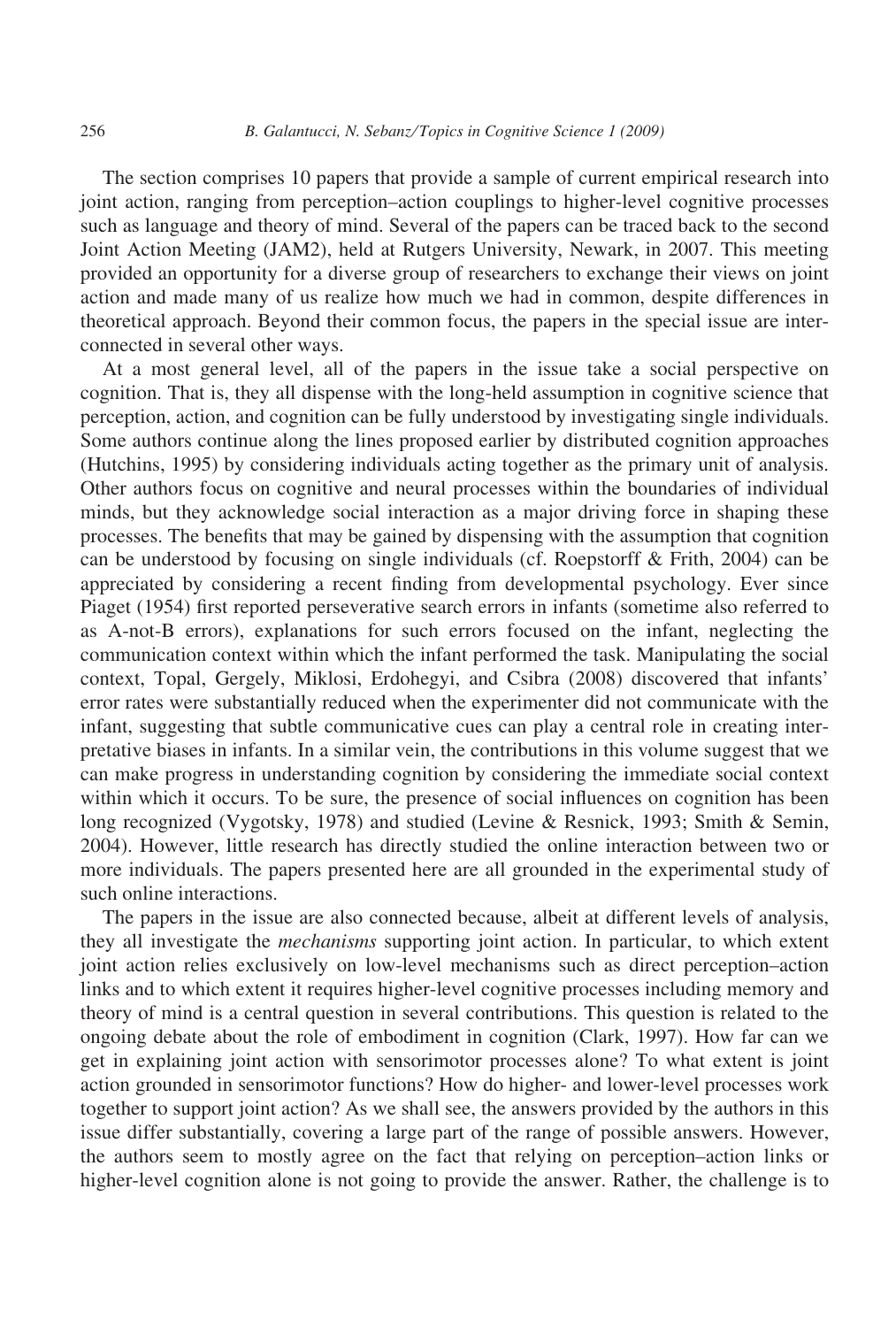specify to which extent and in which circumstances different kinds of processes work together to enable our ability to act jointly in flexible ways.

Furthermore, a number of papers in the issue are connected because they speculate about the prerequisites for the highly sophisticated forms of joint action that are typical of humans. Some contributions address this issue explicitly (Call, Carpenter, Galantucci), others touch on it more implicitly, by virtue of isolating particular components of joint action in tightly controlled experimental settings (e.g., Bekkering et al.; Marsh, Richardson, & Schmidt; Shockley, Richardson, & Dale; Sebanz & Knoblich). As can be expected, the perspectives provided by the authors in the issue differ substantially, ranging from the claim that human joint action might require little, if any, special prerequisite (Marsh, Richardson, & Schmidt; Shockley, Richardson, & Dale) to the claim that what might be special about humans is the desire to share psychological states (Call; Carpenter). However, all seem to agree on the fact that speculations about prerequisites can and should be grounded in experimental research, even when this implies investigating rough approximations of the phenomena the authors wish to study. To give some examples, Galantucci approximates the multimodal forms of joint action that are typical of human communication with interactions which occur in a purely visual virtual world. Marsh and colleagues, as well as Shockley and colleagues, approximate human social behavior with the behavior of physical systems. Call and Carpenter approximate joint actions involving two adult humans with activities that require limited levels of enculturation, such as the joint actions that are possible with infants and nonhuman primates. These approximations offer important opportunities for developing new theories about joint action and new experimental paradigms to test them.

In the remaining part of this introduction, we provide a brief synopsis of the papers in the issue.

The first three papers originate from the well-established line of research into joint action that focuses on human communication. The papers by Shintel and Keysar and by Brennan and Hanna are connected through a question that has received much attention in the last few years: Does effective communication require processing information related to the mental contents of the people engaged in the conversation? Shintel and Keysar argue that the answer is something like ''most often it does not, and when it does, it does so relatively late in time'' and point to the fact that effective communication can be supported by many cues that do not require access to mental contents. Brennan and Hanna argue that the answer to the question is rather ''often it does, and when it does, it does so relatively early in time'' and point to the fact that processing information about other people's mental contents can be fairly effortless.

Garrod and Pickering propose a model of communication that implies a similar answer as that provided by Shintel and Keysar. However, the major focus of their paper is on the lower-level mechanisms that must be in place for effective communication to occur. This theme is also at the center of the following contribution by Shockley, Richardson, and Dale. Garrod and Pickering start from high-level constraints on communicative goals and ask which low-level mechanisms support them. Their answer is that the core low-level mechanism necessary for effective communication is predictive emulation, which, in turn, implies covert imitation. Shockley and colleagues start instead from low-level constraints on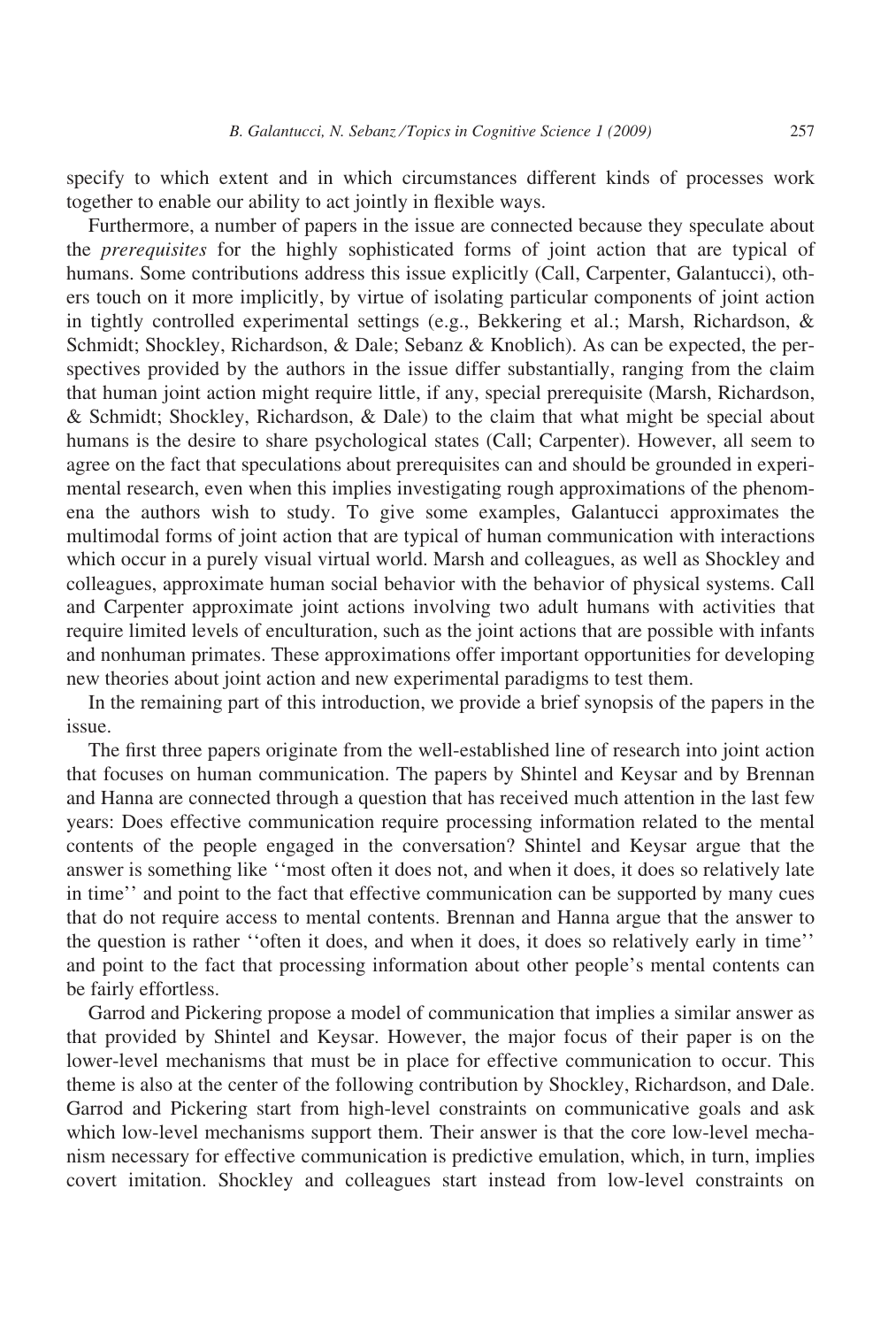perception–action couplings and ask which higher-level organizations can emerge from them. Their answer is that human interactions self-organize via the same dynamical principles that are behind physical instances of self-organization such as coordination in human movements.

The following three contributions further expand this discussion by exploring how direct links between perception and action (Marsh, Richardson, & Schmidt) or shared mental representations for one's own and others' actions (Bekkering et al.; Sebanz & Knoblich) contribute to predominantly nonverbal forms of joint action, such as lifting objects together. In line with Shockley et al., Marsh, Richardson, and Schmidt argue that many forms of social interaction and joint action are best understood as emerging through dynamical principles that hold not just within but also across individuals. In this view, connections between humans arise through synchronization of action patterns, rather than, for instance, mental state attribution. While keeping the focus on action, the contribution by Bekkering, de Bruijn, Cuijpers, Newman-Norlund, van Schie, and Meulenbrok addresses the nature of individual cognitive and brain processes in the service of joint action. The authors argue that action simulation based on one's own action repertoire, as well as action monitoring, and action selection are critical component processes of joint action that have identifiable brain bases. The following contribution by Sebanz and Knoblich highlights the necessity to predict others' actions as a core component of joint action. The authors discuss how spatial, temporal, and goal-related predictions about others' actions can be made during joint action by relying on one's own motor system.

The next two papers focus on the origins of human joint action. From a phylogenetic point of view, Call argues that human joint action requires not only an understanding of other creatures' mental processes—which a number of primates exhibit—but also a motivation to share emotions and experiences with others—which seems to be restricted to humans. From an ontogenetic point of view, Carpenter argues that the capability to engage in sophisticated forms of joint action is a fundamental human ability, and demonstrates that it is already fairly developed by the time infants reach their first year of life. Finally, the paper by Galantucci focuses on how the capabilities illustrated by Call and Carpenter can lead, after a history of dyadic interactions, to cultural products that closely resemble human language. In doing so, Galantucci highlights the circumstances under which basic perception–action processes convert into effective communicative behaviors as well as the circumstances under which the conversion does not occur.

Even though the collection of articles of this topic covers a broad range of theoretical perspectives and a large variety of methodological approaches, interested readers should be warned that our coverage omits relevant perspectives provided by recent work in robotics and philosophy, among other domains. Many of the issues raised here can also be found in these fields. For instance, work in robotics is concerned with specifying the prerequisites for joint action (e.g., Breazeal & Scassellati, 2002; Erlhagen, Mukovskiy, Chersi, & Bicho, 2007; Steels, 2003). Likewise, philosophers are developing new perspectives on the question of how joint intentions are formed, and what they entail (e.g., Pacherie & Dokic, 2006; Tollefsen, 2005). This is closely related to the question of the role of higher-level cognition in joint action. At present, we cannot do more than point out these connections, but we hope